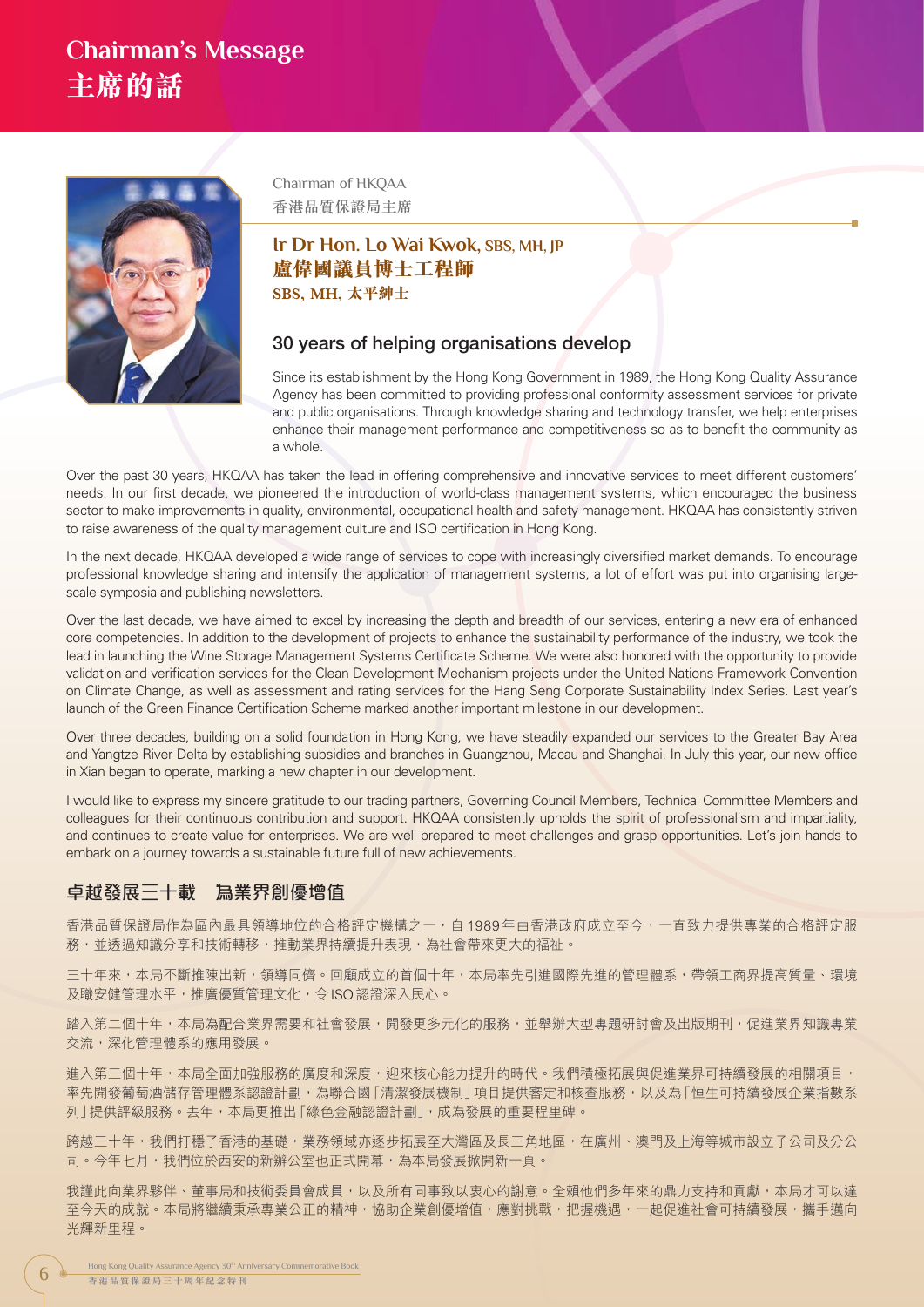## **Deputy Chairman's Message 副主席的話**



Deputy Chairman of HKQAA 香港品質保證局副主席

## **Ir C. S. Ho 何志誠工程師**

#### Partnering to promote industry development

In today's highly competitive business environment, corporations have to actively enhance their performance and competitiveness in the market. Through independent and impartial third-party conformity assessment, they can enhance and demonstrate their management level, as well as create more business opportunities by meeting their customers' needs.

During the past 30 years, HKQAA has been a leading provider of such assessment. We have partnered with enterprises to help them solve problems and improve their operational performance. We have introduced advanced international management systems and developed innovative services to cope with the emerging needs of industry partners. Our services cover a wide range of areas, including food safety, wine storage and transportation, information technology, energy-saving and carbon-reduction, elderly services, barrier-free accessibility and asset management. Last year, we launched the Green Finance Certification Scheme with the support of the Hong Kong SAR Government to the national green finance policy. We also cooperate with issuers, banks and related industry players to support the development of Hong Kong into a green finance centre in the region.

Additionally, we work closely with government departments, public bodies, business associations and professional organisations in the region to assist in the implementation of industry sustainability projects. These projects develop sustainable building index for the central business district, establish assessment guidelines for manufacturing brands in the Greater Bay Area, and provide technical support to the quality tourism services accreditation scheme. We also help managers and practitioners to advance their professional expertise by publishing practice notes, training courses and promotional activities for various industries, such as recycling, food and beverage, wine and pest control.

In recent years, we have established strategic partnerships with regional and international organisations, including International Finance Corporation, a member of the World Bank Group, the government departments of major cities in mainland China, financial organisations and industry associations. We are determined to make use of our strengths and professional skill to support corporations as they tackle different challenges, as well as promote cross-regional exchanges and cooperation and create more business opportunities.

Looking ahead, HKQAA will work closely with partners with strategic vision, and will develop more innovative and professional services to meet the needs of industry. By working hard-in-hand to promote continuous improvement, we will create a sustainable business environment.

### 摯誠合作夥伴 促進業界發展

現今商業社會競爭激烈,不少企業都積極優化表現,提升在市場上的競爭力,並透過獨立公正的第三方合格評定,提升及展示管 理水平,滿足其客戶要求,締造更多商機。

過去三十載,香港品質保證局一直擔此重任,成為企業摯誠的合作夥伴,協助他們解決問題,提高營運績效,從而取得長遠成 功。本局除了引入國際先進的管理辦法外,亦與時並進,配合業界夥伴的發展,開發創新的服務,涵蓋食品安全、葡萄酒儲運、 資訊科技、節能減排、安老服務、無障礙及資產管理等範疇。去年,我們更在香港特區政府支持國家的綠色經濟發展下,推出 「綠色金融認證計劃」,與發行機構、銀行及相關業界一起促進香港成為區域綠色金融中心。

此外,我們與區內的政府部門、公營機構、業界組織及專業團體通力合作,協助業界推行促進持續發展的項目,包括制定中央商 務區樓宇可持續發展指數,為大灣區製造品牌開發評定準則,為旅遊服務認可計劃提供技術支援;以及通過出版實務守則、舉辦 培訓課程及推廣活動等方式,協助環保回收、飲食、葡萄酒及蟲害防治等不同行業的管理者和從業員,提升整體專業水平,增強 競爭力。

我們近年更積極與國際及區內機構締結策略性夥伴關係,當中包括世界銀行集團成員國際金融公司、內地重點城市的政府部門、 金融機構及業界組織等,鋭意結合各自優勢和專業能力,支援企業應對不同挑戰,促進跨地域的交流合作,開拓更多發展機遇。

未來,香港品質保證局會積極與各界夥伴保持緊密合作,倡議解決式思維,開發更多具前瞻性、切合業界需要的專業服務,致力 推動企業持續進步,共同締造可持續發展的營商環境。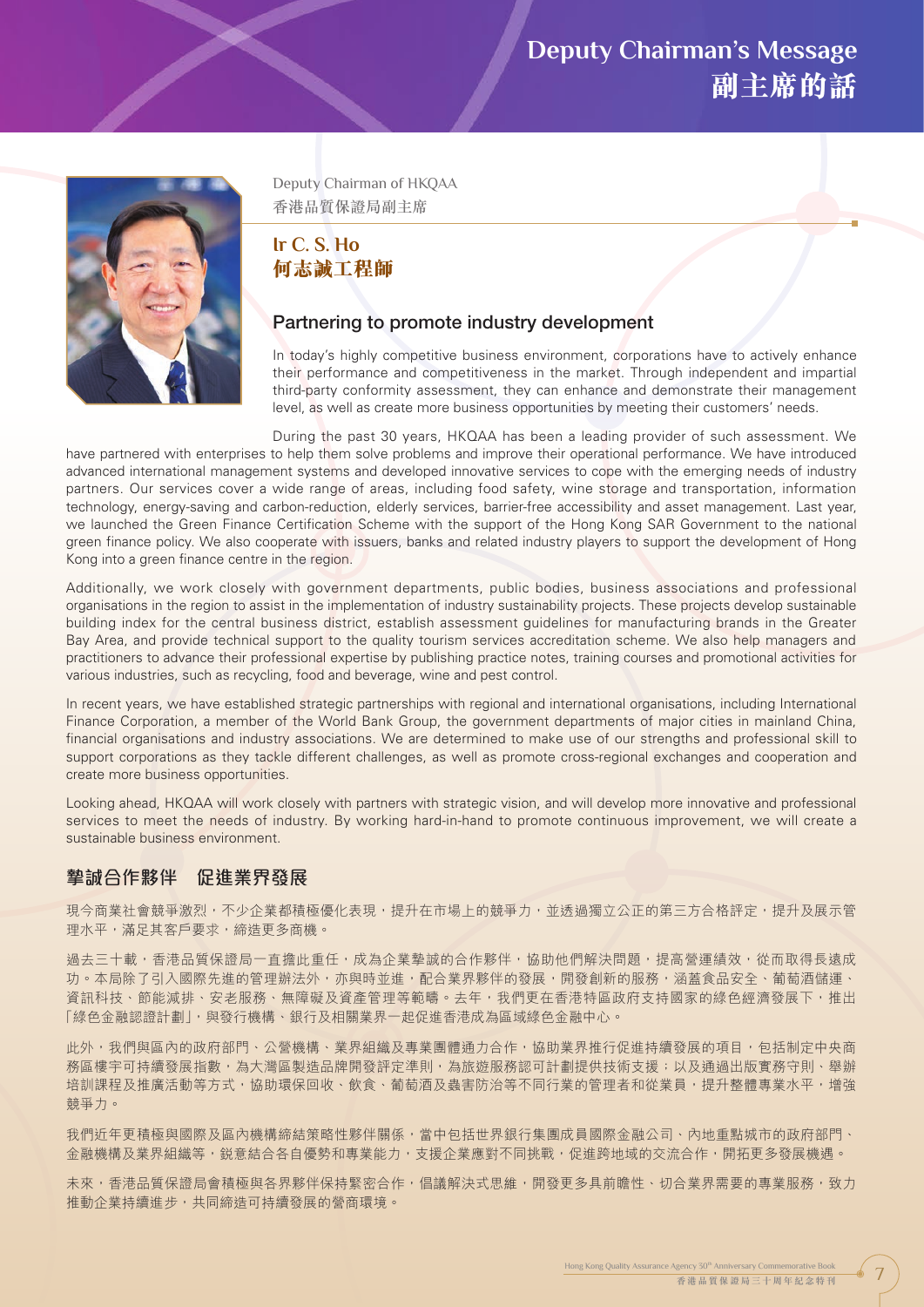## **Deputy Chairman's Message 副主席的話**



Deputy Chairman of HKQAA 香港品質保證局副主席

### **Mr Simon Wong Ka Wo, BBS, JP 黃家和先生 BBS, 太平紳士**

### Continually improving professional competency and recognition

For the past 30 years, HKQAA has been dedicated to delivering conformity assessment services by enhancing core competencies. Having established our credibility in the community, we are now striving for continuous improvement and to raise our level of professionalism and recognition so as to make a greater contribution to the long-term development of society.

To meet this goal, HKQAA has enhanced our team's technological ability and professionalism through various training programmes. Thanks to the efforts of our team, HKQAA has gained international recognition by obtaining accreditation from Hong Kong, mainland Chinese and international accreditation bodies. HKQAA is the only Hong Kong organisation accredited as a Designated Operational Entity by the Executive Board of the Clean Development Mechanism (CDM) under the United Nations Framework Convention on Climate Change. The accreditation, which was granted in 2011, allows us to deliver CDM validation and verification services, and affirms our professionalism in these areas.

With the improvements in our technology, HKQAA can actively participate in international standards development, exploring important issues with other regional experts and fostering technology and knowledge exchange. HKQAA is a member of the Association of Professional Social Compliance Auditors and Observer of the Green Bond Principles. Our expert was nominated by the China National Institute of Standardization and the Innovation and Technology Commission of the HKSAR Government respectively to directly take part in the related ISO technical committees to develop ISO standards for green debt instruments and sustainable finance. We contribute our technical knowledge and experience to the development of international standards so as to facilitate the sustainable development of global capital markets.

In addition to technological improvement, HKQAA is devoted to promoting communication and cooperation through hosting various symposia and forums, publishing professional research reports, newsletters and books, and participating in the organisation of the Quality Building Award. Our aim is to encourage knowledge exchange and pursue continuous improvement.

Looking ahead, HKQAA will continue to join hands with different sectors to make progress, utilising our professionalism to improve economic and social development and shaping a better future for Hong Kong, our country and the world.

### 增進專業技術 持續提升認可

香港品質保證局在業界屹立三十載,一直重視核心技術的持續提升,務求為企業提供更多元化的合格評定服務。我們以專業誠信 在社會上建立了公信形象,並且努力不懈地追求進步,持續提升專業性及認受性,致力為業界的長遠發展作出更大貢獻。

為配合嶄新業務發展,本局通過不同培訓課程,提升團隊的技術能力和專業優勢,成為推動本局持續進步的動力。在團隊的努力 下,本局先後獲得香港、國家及國際多個認可機構承認資格,並於 2011 年獲得《聯合國氣候變化框架公約》下的「清潔發展機制 (CDM)」執行理事會發出之認可,成為香港唯一提供 CDM 項目審定及核查服務的指定經營實體,充分肯定了團隊的專業能力。

此外,在技術的不斷發展和提升中,本局不但引進國際先進標準,亦積極參與國際標準的發展工作,與各地專家探討前瞻性議 題,交流並增進技術知識。除了擔任專業社會責任審核員協會會員及《綠色債券原則》觀察員之外,本局專家亦分別獲中國標準研 究院及香港特區政府創新科技署提名,加入相關的 ISO 技術委員會,直接參與制定綠色債務工具及可持續發展金融的 ISO 標準, 將研發所得的知識及經驗,貢獻於國際通用的標準,為推動全球資本市場的可持續發展盡一分力。

除了重視自身的技術發展,本局亦鋭意通過在區內建立溝通合作平台,促進業界的技術交流與合作。本局定期舉辦大型專題研討 會和論壇、發表專業研究報告、出版期刊和專題書籍,並參與籌辦優質建築大獎等活動,鼓勵業界砥礪切磋,增進知識技術交 流,不斷自我完善。

放眼未來,本局期望與業界一起進步,運用不斷優化的專業技術和服務,同心協力推動工商發展,進而造福社會,為香港、國家 及全世界構建更美好的將來!